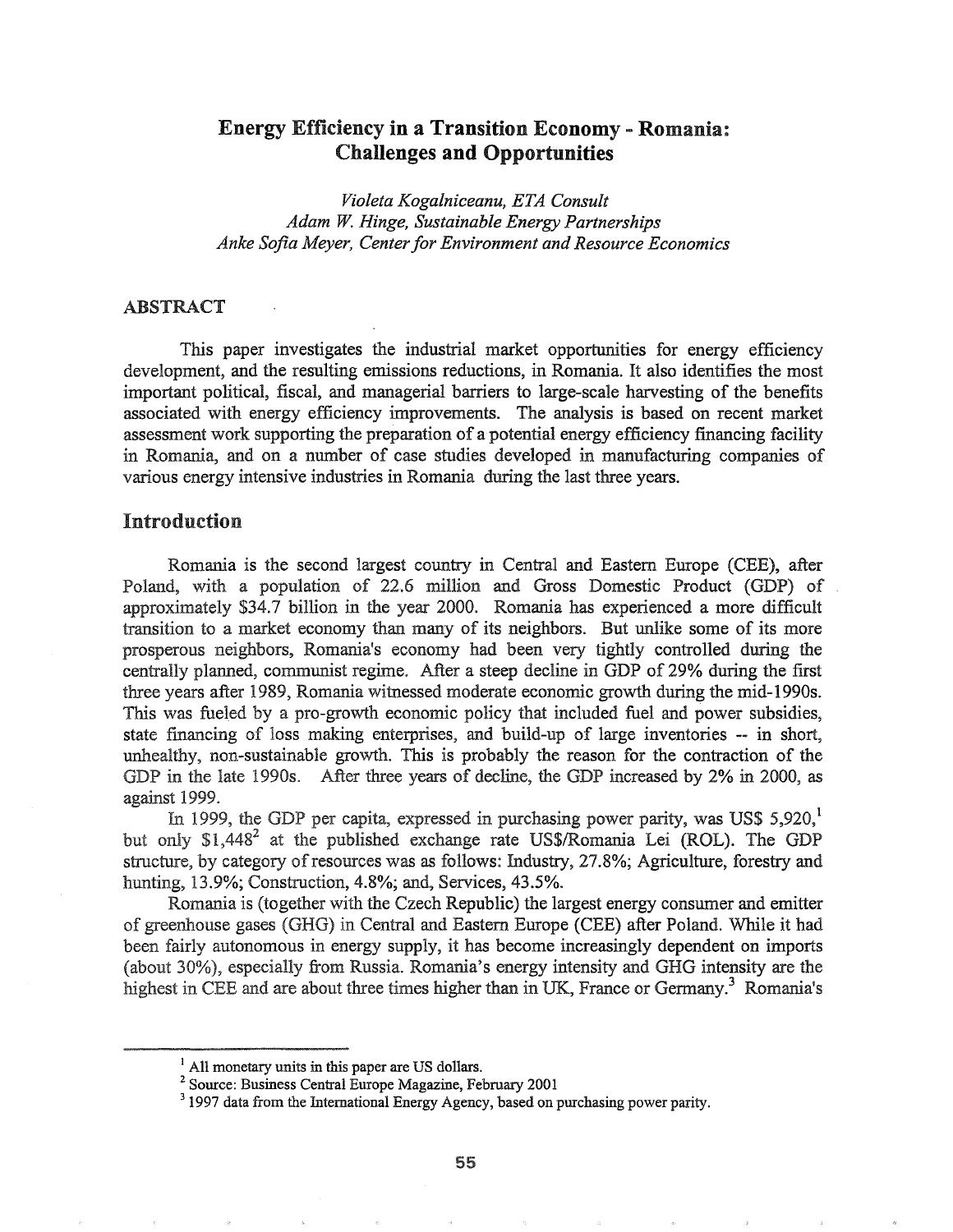final energy intensity is in the range of 0.9 to 1.1 tons of oil equivalent (toe)/'000\$, compared to ED countries which are in the range of 0.21 (Denmark) and O.391toe/'OOO\$ (the UK).

In 1999 Romania used approximately 34,000 toe primary energy (of which 28% was imported), 14.2% less than in 1998. In 1999 Romania produced 51.2 TWh of electricity, 4.6% less than in 1998, and had a final use of 42.6 TWh, 7.8% less than in 1998. The year 2000 saw an upward turn in primary as well as in final energy consumption. Electricity production in the first 11 months of 2000 grew by 2.9% as against the same period of 1999.

Industrial production dropped fairly significant over the frrst three years after 1989: by 19%, 22% and 23% in 1990, 1991 and 1992, respectively. This decline stopped in 1993 but then restarted, with drops of 5.9%, 3.3% and 3.1%, respectively, in 1997, 1998 and 1999. In 2000, overall industrial production is reported to have increased by 8.7%, on average, while some industries grew by much more, such as clothing, up 53%; machinery and equipment up 30.6%; metallurgy up 24.6%. Industry remained by far the largest final energy consumer, with 58% and 40%, respectively, of the total energy consumption in 1997 and 1998, although it contributed only 35% and 27.5%, respectively, to GDP.

Energy prices in Romania have undergone a major upward shift, especially since 1997. Gas and electricity tariffs are now pegged to the U.S. dollar, and electricity and gas prices are roughly on par with economic costs for all consumer groups. Subsidization ofheat consumption by residential consumers is being phased out

#### Past Efforts to Promote Energy Efficiency

The Romanian government showed an early commitment to energy efficiency when itset up a specialized entity, the Romanian Energy Conservation Agency (ARCE), back in 1990. Unfortunately, the same government committed very little financial resources to support a national energy efficiency program. At that time, many European Union Programs supported ARCE, and energy efficiency in general, in Romania, through investigation of energy saving potential, preparation of pre-feasibility studies, and capacity building.

## Current Energy Efficiency Activities and Programs

#### **Domestic Programs**

From 1991 to 1993, ARCE managed a Grant Program for Energy Efficiency Investments, from a small public budget specially allocated to this purpose. Although limited to approximately \$1.75 million over 3 years, the scheme granted  $30\%$  of the total investment costs to 65 applicants and helped save approximately 110,000 toe per year from a total estimated energy saving potential of 2 Mtoe/year.

Between 1991 and 1998, a nationwide Fund for Research and Development was in operation. Between 1992 and 1994, ARCE fmanced 45 applications for a total of over \$1.5 million, in the field of energy efficient technologies and strategy studies.

The Romanian Parliament passed the Energy Efficiency Law in December 2000. The law requires the Government of Romania (GoR) to integrate Romania's energy efficiency policy in the country's overall energy policy based on the following principles: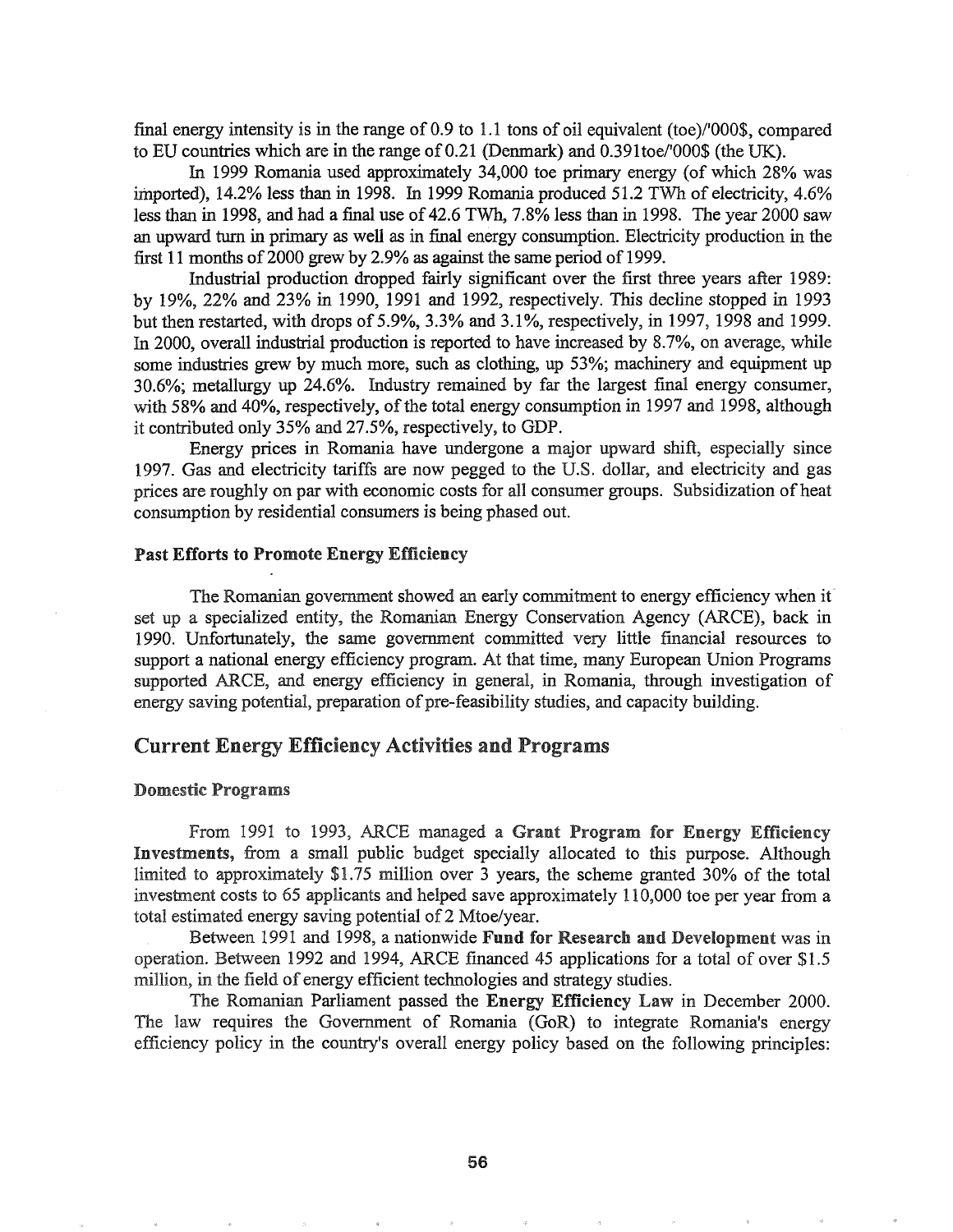market rules; reduced barriers to energy efficiency improvement; better education and information for energy users; cooperation between producers, distributors and users of energy; and, support for private energy service companies.

The EE Law sets a series of obligations for large energy consumers (consumption of more than 1,000 toe/year), in terms of implementing energy efficiency improvement programs, preparing annual energy balances and appointing energy managers, etc. Public building managers have also certain obligations with respect to energy management in their buildings, and preparation of annual energy balance sheets. The Law has also provisions for new energy efficiency standards and labels for appliances and equipment, and it provides fiscal and financial incentives for end users to renew or retrofit energy technologies within their premises.

#### **International Programs**

EU technical assistance. The PHARE Program, which granted over 2.765 MEuro for energy efficiency over three years, from 1993 to 1997, was the largest donor in this field. A large number of studies and some small demonstration operations were financed. It is difficult to assess their large-scale impact. The major criticism directed to this kind of funding is the lack of sustainability of any donor program. Once the grants are consumed there is practically no follow up through commercial financing or other project finance approach.

UNDP -GEF. A new financing approach is expected to be facilitated by a project which hasstarted up in early 2001 "Capacity Building for GHG Emission Reduction through Energy Efficiency Improvement in Romania". The total budget of \$2,368,000, granted by the Global Environmental Facility (GEF), will be used mainly for capacity building, and for some small investments in energy saving technologies.

Unfortunately, none of these international programs was successful in developing a market for energy efficiency or to raise the appropriate awareness for energy efficiency at the end user or political level. Most of them resulted in "one-off projects" and did not help to secure long term funding for bigger programs.

#### **Investment Activities**

**The European Bank for Reconstruction and Development (EBRD) approved two** projects to support energy efficiency investments in Romania in the mid 1990s:

The Energy Conservation Financing Scheme project had two main objectives: To identify a pipeline of energy conservation projects in industry that qualified for the Bank's financing, and to design several options for the Bank's financing scheme and recommend the most appropriate one. Following a detailed screening process, twenty-four projects with a total investment of \$13.4 million were retained as feasible and financially interesting, with an average fmancial IRR of 34.4% and a total net present value (NPV) of \$24.4 million. It was decided that the scheme would be set up as a credit line of Euro 10 M, with an option for additional Euro 10 M at a later stage, to be opened by the EBRD with a Romanian Bank. The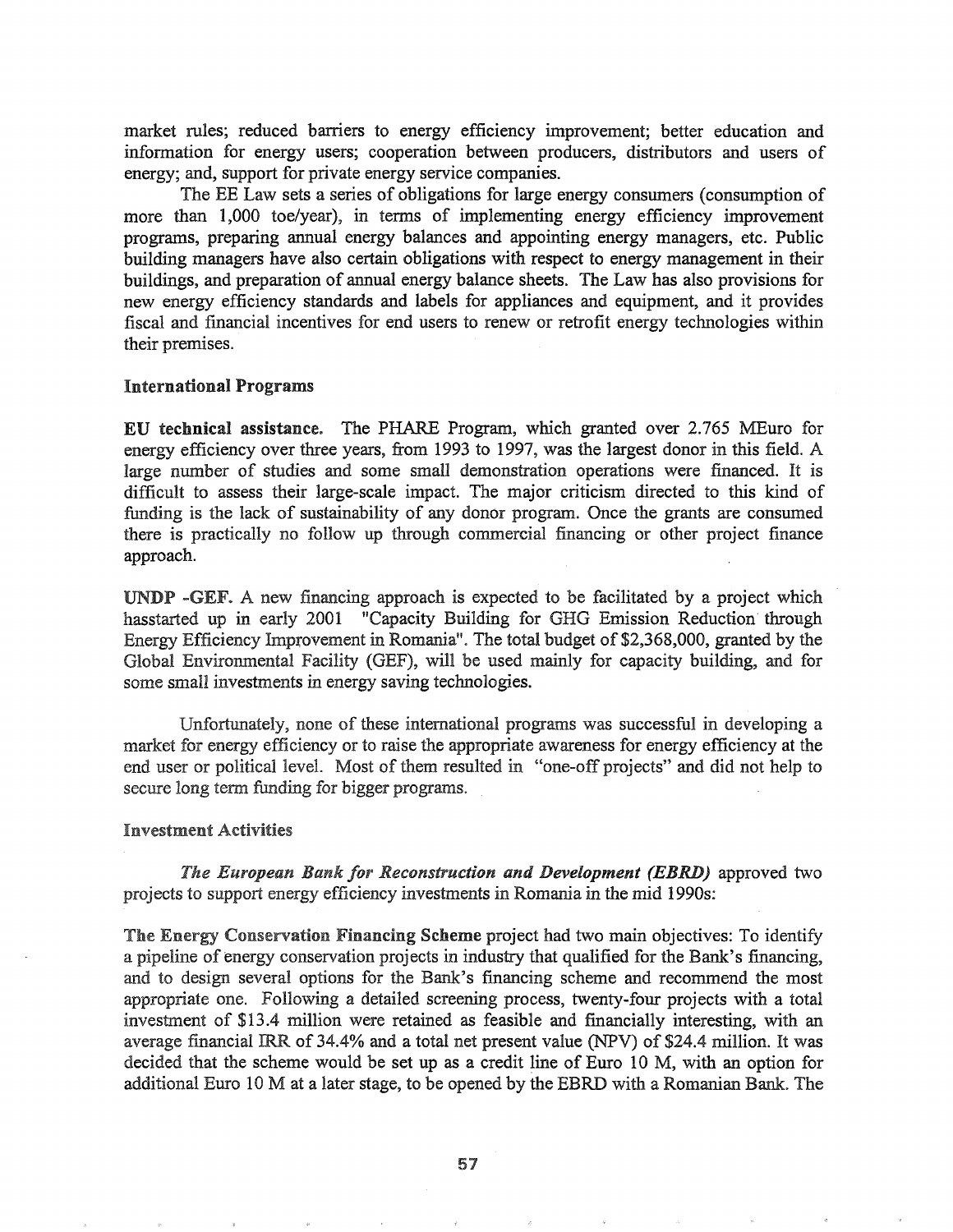scheme failed, though, mainly because of the refusal of the Romanian bank to take the high risk perceived in financing energy efficiency projects in industrial enterprises, the lack of expertise with energy efficiency projects claimed by the Bank, and more generally, the risk adverse attitude of Romanian state owned banks at that time. Therefore the project was eventually canceled.

The District Heating Rehabilitation Project's main objective is to achieve major energy savings through the rehabilitation of district heating systems in five cities. The project is currently under implementation with EBRD financing of Euro 40 million.

## Barriers to Energy Efficiency In Romania

Based on an analysis of existing studies and reports, interviews with managers of industrial facilities and public utilities, and discussions with bankers, grant agencies, and Government officials, a number of barriers were identified which fall into four major categories: *Macro-economic, Micro-economic, Financial markets,* and *Information and awareness* barriers~

### 1. Macro-economic barriers

- If High inflation rate, and the contraction of the economy. Given the contraction of the Romanian economy (especially of its industry) and the high inflation rate of recent years (155% in 1997, 59% in 1998, 46% in 1999 and 40% in 2000), it is understandable why Romanian manufacturing companies were not encouraged to invest in new energy saving technologies, despite the large potential for cost savings.
- \* High tax rates and unstable legal framework. All Romanian governments after 1990 failed to enact a consistent tax framework with tax incentives for investments, in general, and for energy efficiency, in particular. Frequent changes, unclear or contradictory provisions, and high taxation rates (38% corporate tax, 22% sales tax, 12-18% custom duties, in force until January 2000) have been cited as major barriers to any investment.
- **Exercise 1** Distorted price signals. Again, there was a high uncertainty about the increase of energy prices over the past ten years, especially with the cross-subsidization that was in practice until mid 1999. This gave a poor signal to domestic and foreign investors.

#### 2. Micro-economic barriers

- The uncertainty of the future for many manufacturing companies was high in the early and mid 90s. Globalization and dissolution of traditional eastern and central European markets were big challenges to Romanian companies. Many companies were still production orientated, overstaffed and unable to compete internationally, based on quality and costs. Domestic demand is not high enough, and there is substantial financial gridlock that prevents stable growth, unless companies have a good export rate.
- <sup>8</sup> Romanian industry was predominantly supply focused. The supply mentality ingrained by decades of centrally-planned, production-oriented industrial activity was preserved for the first four to five years after 1989, especially when state ownership was maintained and the Government kept a certain control over prices, gave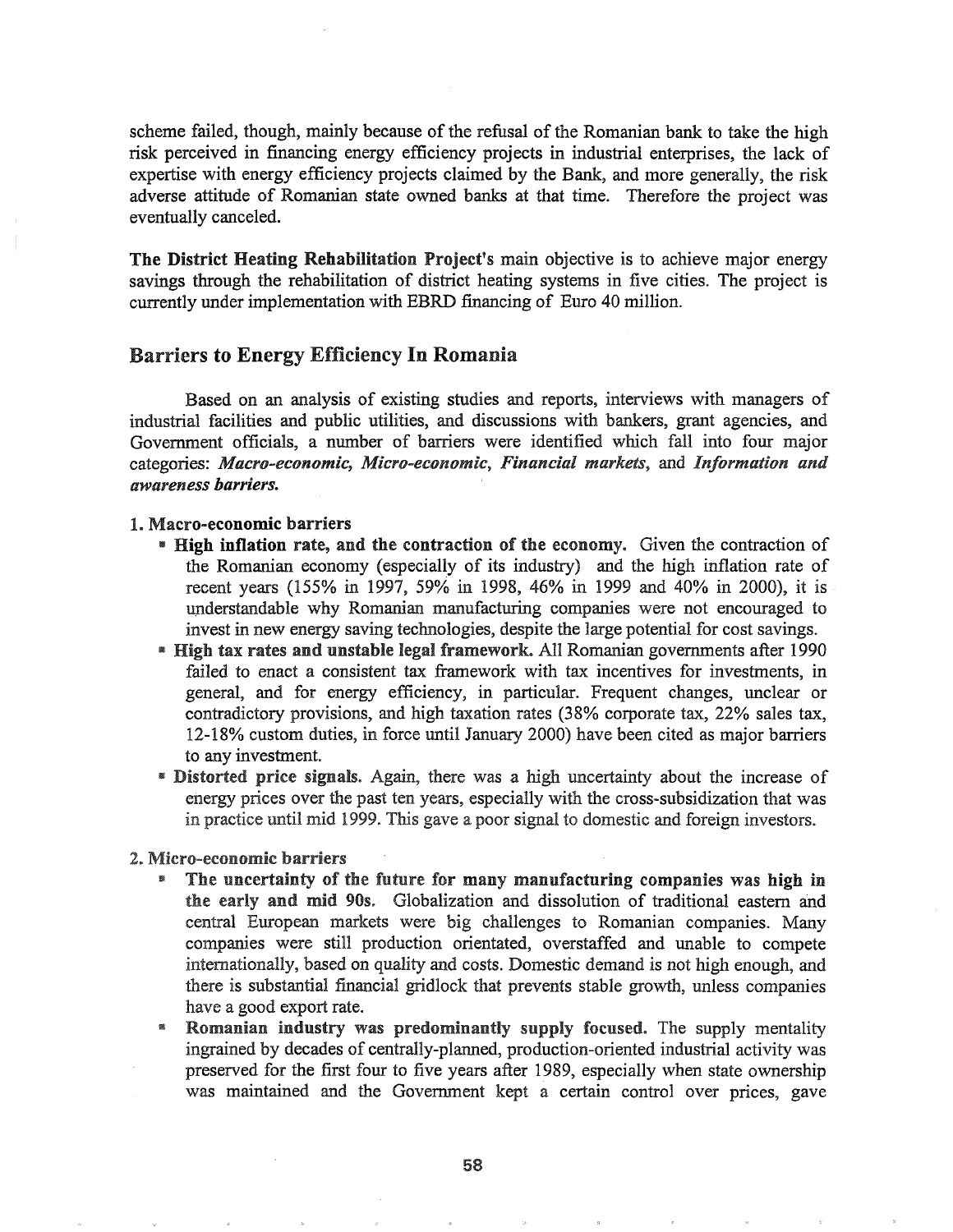production subsidies or purchased some of the production. This gave the wrong signal and investments continued to be made mainly for production increases, rather than for cost cutting.

- Poor strategic management. Despite a fairly good technical background and qualifications, the typical industrial management of the 1990s was dominated by the same old-fashioned management style, with little understanding of global markets, cost control and demand driven growth strategies. Things have started to change for the better with the progress of privatization and the reduction of state intervention since the mid-1990s.
- Romanian industry continues to be apprehensive towards local financial intermediaries. Under the previous regime, banks had a poor reputation, for not being customer-oriented and having burdensome bureaucratic procedures. Even though banking practices and attitudes have changed to some extent, industry remains skeptical and generally unwilling to seek financing from traditional financial intermediaries.

### 3. Financial markets barriers

- Low availability of medium and long-term loans. The capital available for investments of any kind was and still is scarce in Romania. In the early 1990s, there was very little domestic or foreign capital and the Romanian banks were still state owned and very risk adverse. The primary sources of hard currency funds for Romanian panks are domestic commercial and consumer dollar deposits. Banks have little investment capital of their own and therefore depend on highly volatile, private dollar deposits. The implications of the volatility of deposits for Romanian banks is, of course, high liquidity risks, if their current saving funds are tied up in medium and long-term maturities. Therefore, without having access to longer-term sources of funds - credit lines, for example - Romanian banks are likely to remain inactive in medium and long term financing. This has started to improve in the last two to three years, when some international financing institutions opened credit lines for technology retrofit and modernization, and for Small & Medium Enterprise (SME) development. The general unstable economic climate also plays a role in discouraging long term lending. International capital markets are largely inaccessible to Romanian companies, due to the perceived high country risk.
- **n** Romanian banks were largely unfamiliar with medium and long term hard currency lending. Being a new field of activity for the banks, these face different barriers, of which the most relevant for project financing are:
- Skills in project analysis and assessment of volatility and risks associated with energy efficiency projects are currently insufficient in most ofthe banks interviewed.
- m Familiarity with international transactions, except for straightforward export/import financing, is poor, though improving.
- **The risk-adjusted cost of capital is very high.** The transaction costs of identifying, developing and financing energy efficiency projects are high. The development of a sound energy efficiency loan portfolio requires a level of specialization that entails high initial costs. To keep risks at a minimum, banks must develop effective combinations of in-house and advisory expertise on the most attractive elements of this market, the technology and technical trends in energy-using equipment and energy efficient technology, and the most secure and profitable types of financial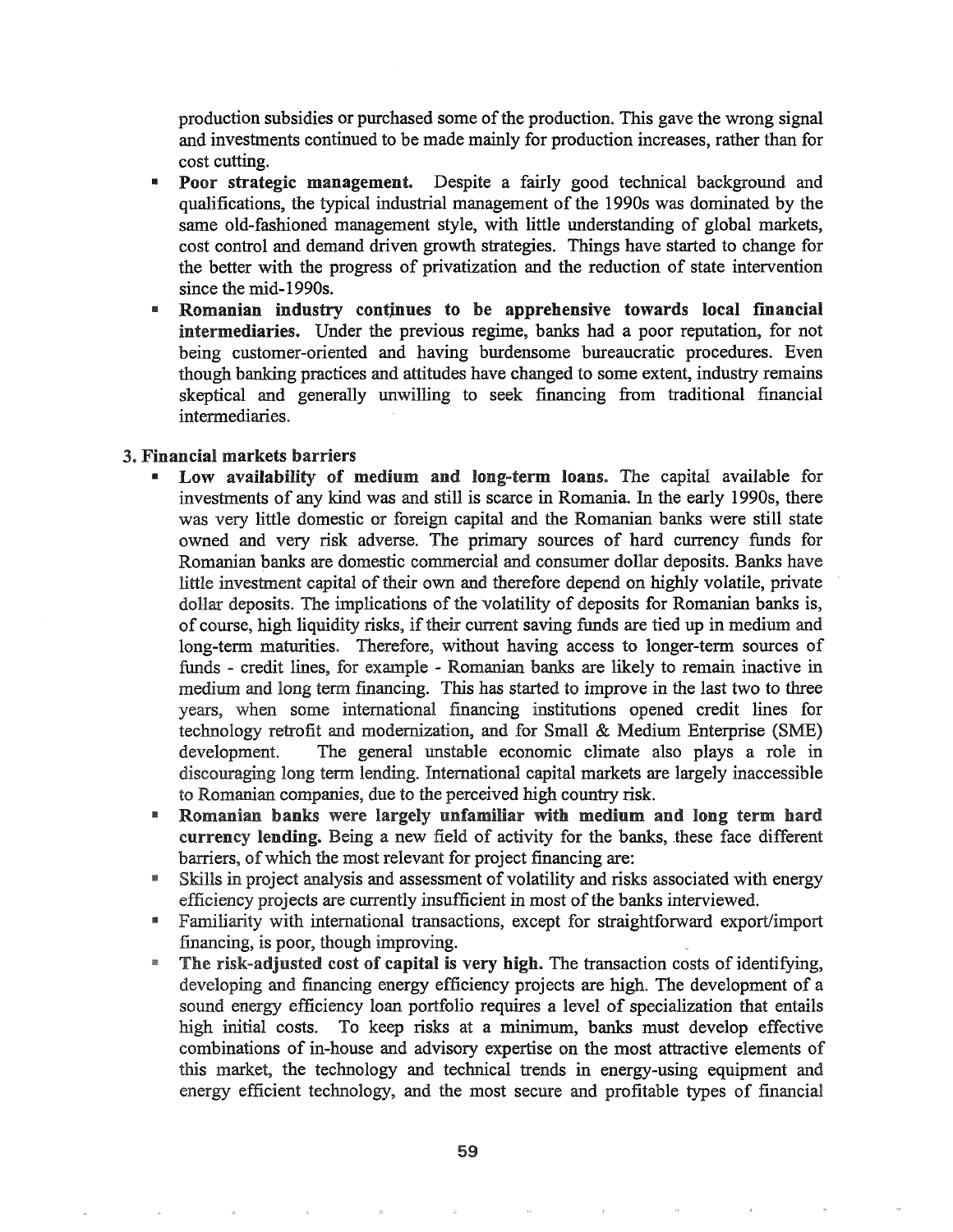packaging for energy efficiency investments. For the domestic Romanian banking sector, which is faced with enormous needs to restructure non-perfonning loans, seek new partners, and establish a viable basis for future operations, the establishment of a small and narrowly focused new line of activities is not a priority. The banks are rightly interested primarily in conservative, traditional lending as a means to regain fmancial health, such as short-term lending for working capital in financially strong enterprises.

- " The combination of financial and technical skills necessary to successfully develop energy efficiency projects is still rare in Romania. Domestic banks are generally unaware of the potential for profitable investments in energy efficiency, because the appropriate and accurate infonnation on such opportunities presented in ways which banks can properly understand, is lacking. .
- **IF The perceived risk of financing energy efficiency projects is high.** Energy efficiency projects with returns are based on operating cost savings and not on increased sales revenues. are a new type of product to be financed. Cash-flow based financing is hardly known or practiced in Romania.

#### 4. Information and awareness barriers

Despite significant technical assistance and capacity building programs, developed by ARCE with financing from donors, there is still a lack of broad understanding of the benefits of energy efficiency investments and the technical capacity to develop bankable proposals for energy efficiency investments. The communication with industry is still fairly poor and the information flow is inconsistent and limited. Management decisions on investments are still taken without full consideration of alternative options, cost effectiveness, etc. There is little use of independent consultants to prepare good feasibility studies or make investment analysis.

## Potential Solutions to Overcome the Barriers

The World Bank, working with the GoR, began in 2000 with the preparation of a project designed to address the above barriers to project financing, through the establishment and operation of a specialized Energy Efficiency Revolving Fund (FREE), for which the Global Environmental Facility (GEF) would provide the seed capital. FREE would seek to leverage private sector co-financing to contribute to sustainable energy efficiency financing.

The initial FREE capitalization of about \$9 million would be used to make commercial loans to creditworthy customers for energy efficient technologies. The funds would be managed by a professional Fund Manager, under a performance contract, who would. make all business decisions solely in a commercial manner within the criteria established for FREE operations. Under the above project, a technical assistance budget of about \$1 million will be set aside from the initialGEF grant of \$10 M, and will be used for training, capacity building, and project development, outreach, market development, and promotion of the Fund.

It is also expected that the Energy Efficiency Law will help energy consumers develop energy saving programs, and to grow the technology and service markets through specific tools, including fiscal incentives, standards, and other activities that have proven internationally to further energy efficiency.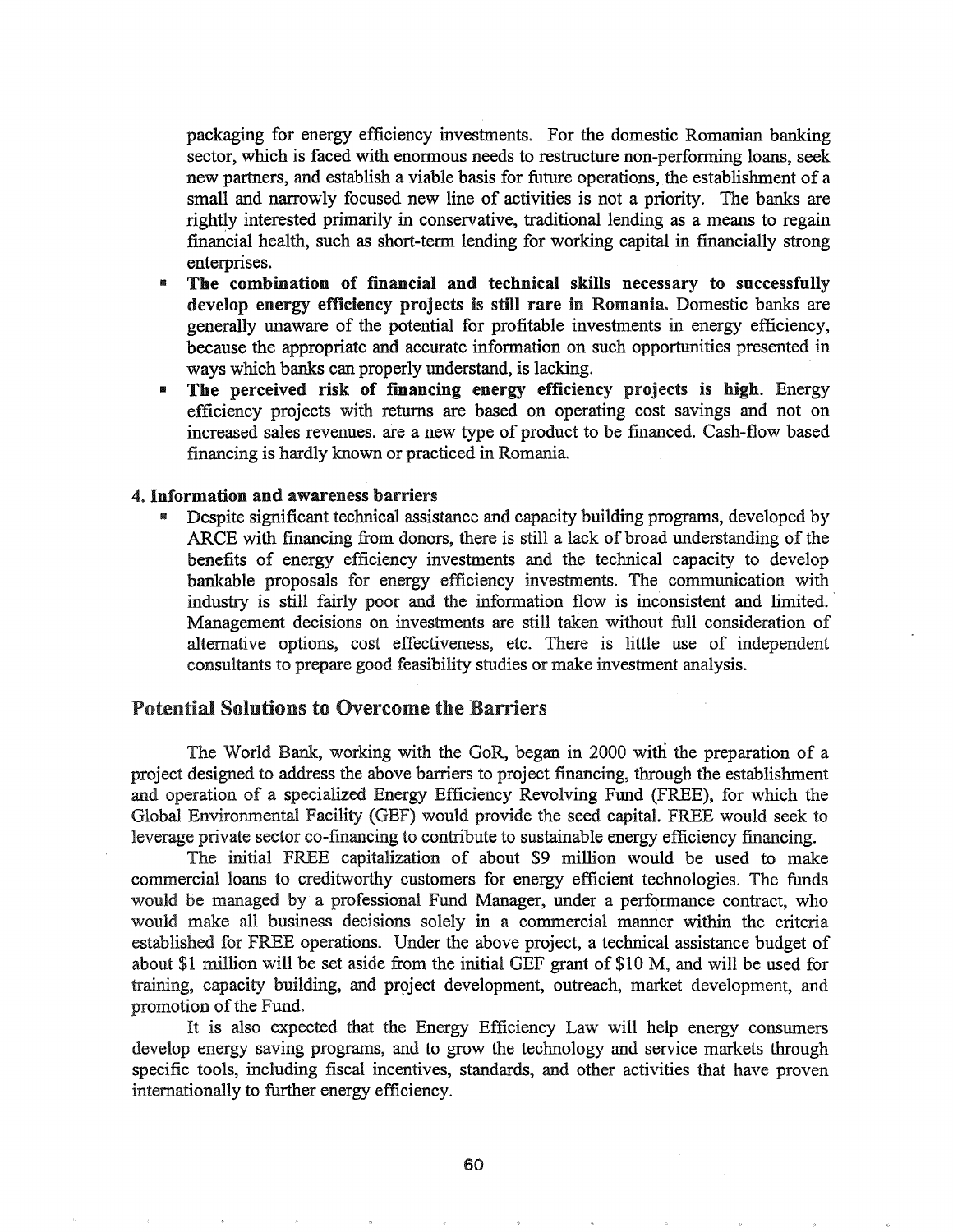## The Market for Industrial Energy Efficiency Investments In Romania

As noted above, the industrial sector in Romania holds great promise for commercially viable energy efficiency investments~ As part of the project preparation for the World Bank/GEF Energy EfficiencyFund, work has been undertaken recently to quantify the market potential, and estimate the actual investment that might take place under certain conditions. For this project, only proven energy saving technologies would be eligible for financing, thus reducing the risk of technical non-performance. Since some of these technologies are new to many applications in Romania, their installation and operation will still need the development of special skills in the engineering trade in Romania. Except for projects carried out under performance contracts, the risks that the technologies will perform and deliver the savings expected will lie with the end user.

The potential market for commercially viable energy efficiency projects has been conservatively estimated at about US\$ 210 million. Due to the current economic situation, it is expected that for the first three to five years of the Fund's operation, only projects in creditworthy industrial facilities will be financed. It is expected, though, that the overall market for viable projects should grow dramatically, including also the building sector and municipal services. This estimated near term market for energy efficiency investment in Romania is concentrated in those industrial subsectors that have both good economic/ technical potential, and prospects to have good creditworthy customers. Table 1 below shows the potential investments by industry type, and by technology. (Further details of the analysis can be found in World Bank 2000).

|                                 | <b>Floiler &amp; Hoat Distribution Retrofit</b> |                           |                | <b>Boiler Replacement</b>               |                    |                | Variable Speed Drives              |                          |                  | <b>New Air Compressors</b>  |                   |                | <b>Power Fector Correction</b>      |                    |                |
|---------------------------------|-------------------------------------------------|---------------------------|----------------|-----------------------------------------|--------------------|----------------|------------------------------------|--------------------------|------------------|-----------------------------|-------------------|----------------|-------------------------------------|--------------------|----------------|
|                                 |                                                 | <b>Energy Cost</b>        |                |                                         | Ensino Cost        |                |                                    | <b>Energy Cost</b>       |                  |                             | <b>Ensay Cost</b> |                |                                     | <b>Brangy Cost</b> |                |
| <b>Industry Sector</b>          | <b>Investment</b>                               | Savings                   | <b>Raybeck</b> | <b>hvestment</b>                        | Saings             | <b>Paybeck</b> | <b>Investment</b>                  | Savings                  | <b>Flaybox x</b> | <b>h</b> esimi              | Savings           | <b>Rayback</b> | <b>hyestment</b>                    | Savings            | <b>Reybeck</b> |
| <b>Carrent</b>                  |                                                 |                           |                |                                         |                    |                | \$2300000                          | <b>S</b> 1336000         | 172              |                             |                   |                | 570000                              | 326,000<br>s       | 175            |
| Food & Baverage                 | \$316500                                        | 759.000<br>۱s             | 420            | <u>ISZ300000</u> 1\$                    | 999,000            | 237            |                                    |                          |                  | 3000.0001\$<br>s            | 770000            | उक्र           |                                     |                    |                |
| Gass & Fire Otramcs             |                                                 |                           |                | 31500015<br>т                           | 95,000             | 328            | 294,000                            | 234,000                  | 1.26             |                             |                   |                | 165.000<br>т                        | 6720               | 246            |
| Machine Bulding                 |                                                 | \$7,650,000   \$2,482,000 |                | 3.08   \$5,000,000   \$2,680,000        |                    | 1.87           |                                    |                          |                  | 22500013                    | 470,000           | 47915          | 800,000                             | 635,000            | ক্লো           |
| <b>CI Rocessing</b>             |                                                 |                           |                |                                         |                    |                | E64.000                            | 310000                   | 砸                |                             |                   |                |                                     |                    |                |
| Chemicals                       |                                                 | т                         |                | \$30,000,000   \$8,000,000              |                    | 37515          | 307,00015                          | 250,000                  | 12315            |                             |                   |                | 1200,000<br>х.                      | 330,000            | 354            |
| Wood Rocessing                  | 5.70000                                         | 481.000<br>l S            |                | 353   \$ 1,650,000   \$                 | 555,000            | 262            |                                    |                          |                  | 4680000<br>τ                | 2730000<br>3      | 17115          | 1,800,000                           | 130.200<br>s       | 13.82          |
| <b>Pulp &amp; Paper</b>         | \$5500.000                                      | IS 2400000                | 229            |                                         |                    |                | \$20,500,000                       | \$3335.000               | 615              |                             |                   |                | 744000<br>s                         | 112.800            | 660            |
| Cther                           |                                                 |                           |                |                                         |                    |                |                                    | \$5000,000   \$1,5/5,000 | 317              |                             |                   |                |                                     |                    |                |
|                                 |                                                 |                           |                |                                         |                    |                |                                    |                          |                  |                             |                   |                |                                     |                    |                |
| Total                           |                                                 | S18035000 S 6122000       |                | 2951 \$30,255,000 \$12,330,000          |                    |                | 318   \$2896000   \$7,039000       |                          | 41115            | 9930000                     | 3.970.000<br>s    |                | 250 \$ 5279,000 \$ 1.801,200        |                    | 330            |
|                                 |                                                 |                           |                |                                         |                    |                |                                    |                          |                  |                             |                   |                |                                     |                    |                |
|                                 |                                                 |                           |                |                                         |                    |                |                                    |                          |                  |                             |                   |                |                                     |                    |                |
|                                 | Steam Traces                                    |                           |                | <b>Energy Management &amp; Controls</b> |                    |                | <b>Process Modernization</b>       |                          |                  | Small Coconeration/Turbines |                   |                | Total                               |                    |                |
|                                 |                                                 | <b>Energy Chat</b>        |                |                                         | <b>Energy Cost</b> |                |                                    | <b>Energy Cost</b>       |                  |                             | Erenov Cost       |                |                                     | <b>Bretgy Cost</b> |                |
| <b>Industry Sector</b>          | <b>Investment</b>                               | Savings                   | Paybook        | investment                              | Sovings            | Payback        | <b>Investment</b>                  | Savings                  | Peybeck          | <i><b>Investment</b></i>    | Savings           | Pateck         | <b>Investment</b>                   | <b>Savings</b>     | <b>Payback</b> |
| Cement                          |                                                 |                           |                | 822.000<br>3.                           | \$1007,000         |                | 0.45   \$1,950,000   \$            | 614000                   | 379              |                             |                   |                | \$5642000                           | \$3,982,000        | 142            |
| Food & Beverage                 | 525,000                                         | <b>ECO.COO</b><br>l S     | $0.56$ $S$     | 621000                                  | 219,000<br>i S     | 284            |                                    |                          |                  | <b>CED COOLED</b>           | 130,000.00        |                | 500   \$10.261,000   \$3,747,000    |                    | 274            |
| <b>Gass &amp; Fire Cerarios</b> |                                                 |                           |                | $142,500$ \$                            | 182500             |                | 0.78   \$6,600,000   \$1,150,000   |                          | 574              | 225000.00                   | 165000.00         |                | 1.36 \$ 7.741,500 \$ 1.894,700      |                    | 409            |
| Madrie Bulding                  | \$1,200,000 [\$                                 | 690,000                   | $174$ S        | 472000                                  | 730,000            | 065            |                                    |                          |                  |                             |                   |                | \$17,372,000   \$7,687,000          |                    | 226            |
| Ci Rocessing                    |                                                 |                           |                | 160,000   \$                            | 224.000            |                | 0.71   \$28,000,000   \$ 5,460,000 |                          | 513              | 15000.000                   | 42800000          |                | 350 \$43,724,000 \$10,274,000       |                    | 426            |
| <b>Chemicals</b>                | ٠                                               |                           |                |                                         |                    |                |                                    |                          |                  | 17472000.00                 | 3619,100,00       |                | 483   \$48978000   \$12198100       |                    | 401            |
| Wood Rocessing                  |                                                 |                           |                |                                         |                    |                | \$32,000,000                       | 1526800.000              | 111              |                             |                   |                | \$41,830,000 \$32,726,200           |                    | 126            |
| <b>Pulp &amp; Report</b>        |                                                 |                           |                | <b>BOO.COD</b>                          | 5122000            | 0.66           |                                    |                          |                  |                             |                   |                | \$27,544,000   \$7,067,800          |                    | 390            |
| <b>Cher</b>                     | 317,000                                         | 355,000<br>۱S             | $0.091$ \$     | 64000015                                | 500,000            | 1.20           |                                    |                          |                  |                             |                   |                | \$6957,000 \$2430,000               |                    | 245            |
|                                 |                                                 |                           |                |                                         |                    |                |                                    |                          |                  |                             |                   |                |                                     |                    |                |
| Toda                            |                                                 | \$2042000 \$1,945000      |                | 1.05   \$ 3,657,500   \$ 4,692,500      |                    |                | 0.75   \$68,550,000   \$35,924,000 |                          |                  | $1.9115$ 33347,000 $15$     | 8,194,100         |                | 4.07   \$209,070,500   \$82,007,600 |                    | 2章             |

Table 1. Estimated Potential for Commercially Viable Energy Efficiency Investment in the Industrial Sector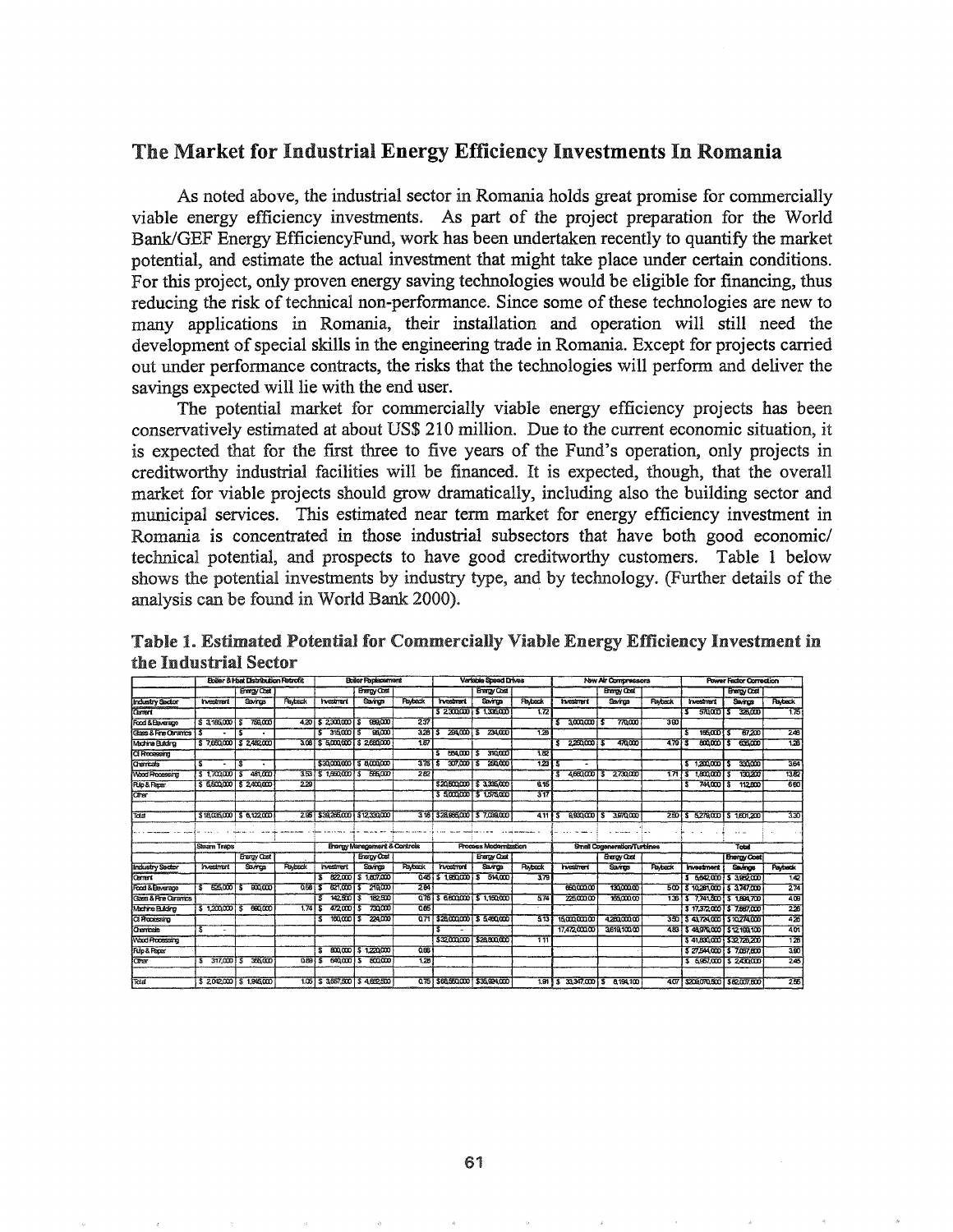## Case Studies

### Company A, Large Pulp and Paper Mill

Company A is Romania's largest integrated pulp and paper mill, located in the North Central region. It produces bleached and unbleached softwood kraft pulp, packaging paper, converted paper products and toilet paper. The enterprise is the most important Romanian manufacturer of wrapping paper and conifer pulp sulphate. Considering the mill's age (25 years) and some maintenance problems, the pulp mill is operating at present at a good capacity load. The company's target is to expand the pulp production to 100,000 tons/annum, as the company is the sole manufacturer of bleached softwood kraft pulp in Romania and in theregion, and this is the basis for many paper mills in Romania. The pulp mill is currently facing problems related to productivity, high maintenance requirements, high operating costs, and product quality. There is a large scope fot technology retrofit, which would result in capacity growth, quality improvement, and cost reduction.

The company is a significant energy producer and consumer. It consumes approximately 105,000 MWh per year, of which 70% is bought from the national grid and the difference is generated in-house. The company buys approximately 44,484 thou  $m^3$  / annum (1999) natural gas ), both from imports (at \$110 per 000 m<sup>3</sup>) and from domestic sources (at \$42 per 000 m<sup>3</sup>). For 2000, the average gas price was \$91 per 000 m<sup>3</sup>, plus 19% VAT.

Project  $1$  -- modernization of the digestion installation. The production process has a bottleneck in the Kamyr type digestion installation. Modernization of the Kamyr digestion will increase the production capacity from  $240t/day$  to  $375t/day$ . It is also expected to reduce the specific electricity consumption from the current 0.53 MWh/t to 0.45 MWh/t, and the steam consumption from 4.75 to 2.75 *tit.* The capacity increase is expected to increase black liquor (a residual product with high calorific value) production from 13.4 to 20.0 t/h, which is used to produce steam in a recovery boiler. The increased productivity together with the energy savings associated with the digestion modernization would result in total savings of \$11.63/t.

The total investment has been estimated at \$1.3 million and the project may be implemented in 9 months. The simple payback period of the project, considering constant energy consumption per unit and a production increase as planned, is  $1.62$  years, with an IRR of 64% over a project lifetime of 10 years. At  $10\%$  discount rate, the NPV equals \$3,737;790.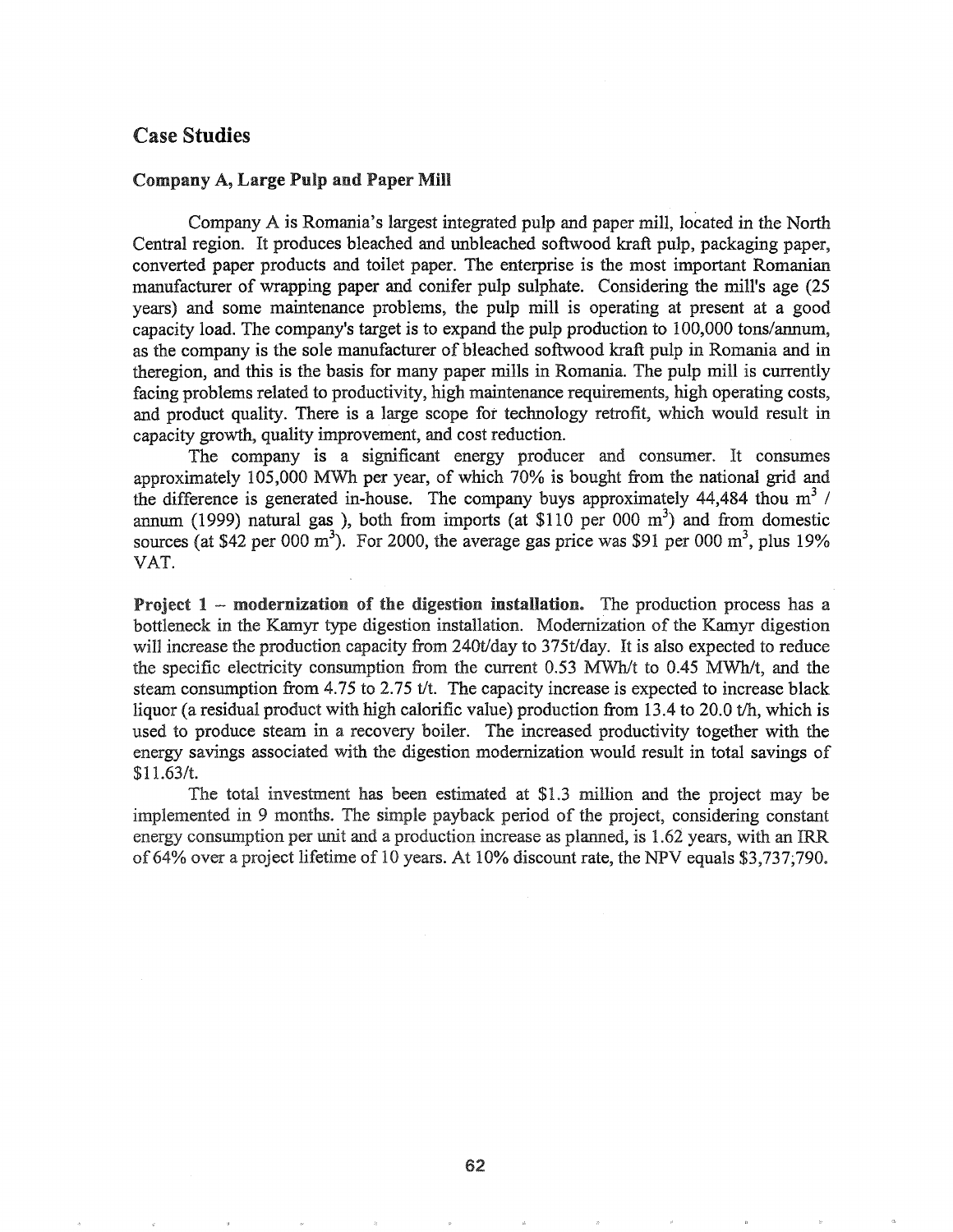Project 2 – steam trap installation. Any paper mill is a substantial steam user. Recent modifications in the company, including closing down of some old fabrication facilities and externalization of most of the services, required the steam distribution system to be redesigned. Some of the pipes are oversized and in most cases, the steam traps are not in operation. Most of the steam consumers are operating at low efficiency. Replacement of old, broken steam traps with inverted bucket type, is estimated to cost approximately \$ 200,000. The savings from steam losses are calculated at approximately 643,000 \$/year. The simple payback period is less than 4 months.

**Project 3 - modernization of pulp sorting installation.** This is currently the second bottleneck in the process. The sorting machine was built in 1973 and most of the equipment is operating at high-energy consumption and large pulp losses, up to 6% of the output. The 'project consists of replacing the current technology with a new one, at half the energy consumption per unit. In real tenns, this means a reduction by 16.6% of the energy consumption, at an increased capacity (100,000t/y) and with almost no material losses. Electricity per unit of output decreases from  $0.2$  to  $0.15$  MWh/t, and steam consumption from 0.7 to 0.42 *tit.* The total savings from steam and electricity amount to 3.62 US\$/t at a current cost of \$12.02/t. Additional sayings result from reduced production losses and amount to \$450,000 /year.

The total investment costs approximately \$800,000. Considering only the energy savings, the project simple payback is 2.92 years with an IRR of 33%, over a 10 year period. Including gains from production losses, the simple payback drops to 1.5 years with an IRR of 70% over 10 years. The discounted NPV (at 10% discount rate) is \$2.6M.

**Project 4 - new drive system for paper machine.** The machine was built in 1966, modernized in 1977 and 1994. The present modernization project replaces the current drive system using DC motors, DC generators and sync generators with a modern AC drive system, using high efficiency motors and variable speed drives (VSDs). The benefits are not only electricity savings of 0.28 MWh/t, but also an important productivity increase from 34,000 to 50,000 t/year, by raising the paper speed in the machine from 400 *mls* to 700 *mls.* The project saves  $$11.11/t$  of paper in electricity costs, representing 45% of the current cost per unit of paper. The project implementation cost is about \$1.5 mil, with a simple payback of 3.21 years, and an IRR of 29%. The NPV at 10% discount rate is  $$1,297,698$ , over tenyear lifetime.

#### Company B, Heat Exchanger Manufacturer

The company was established in 1987 through the development of a workshop that used to produce heat exchangers for aircraft and military applications in a larger industrial complex, with which it still shares some utility supplies, including electricity, gas, water and compressed air. The company designs and manufactures aluminum brazed heat exchangers for the automotive industry, for hydraulic devices and equipment (compressors, power transformers, electrical and diesel engines, excavators, bulldozers, etc.) and for the military industry. It exports more than 83% of its production to over 14 countries. The facility uses approximately 1,123 MWh of electricity and about 950,000  $m<sup>3</sup>$  of gas annually.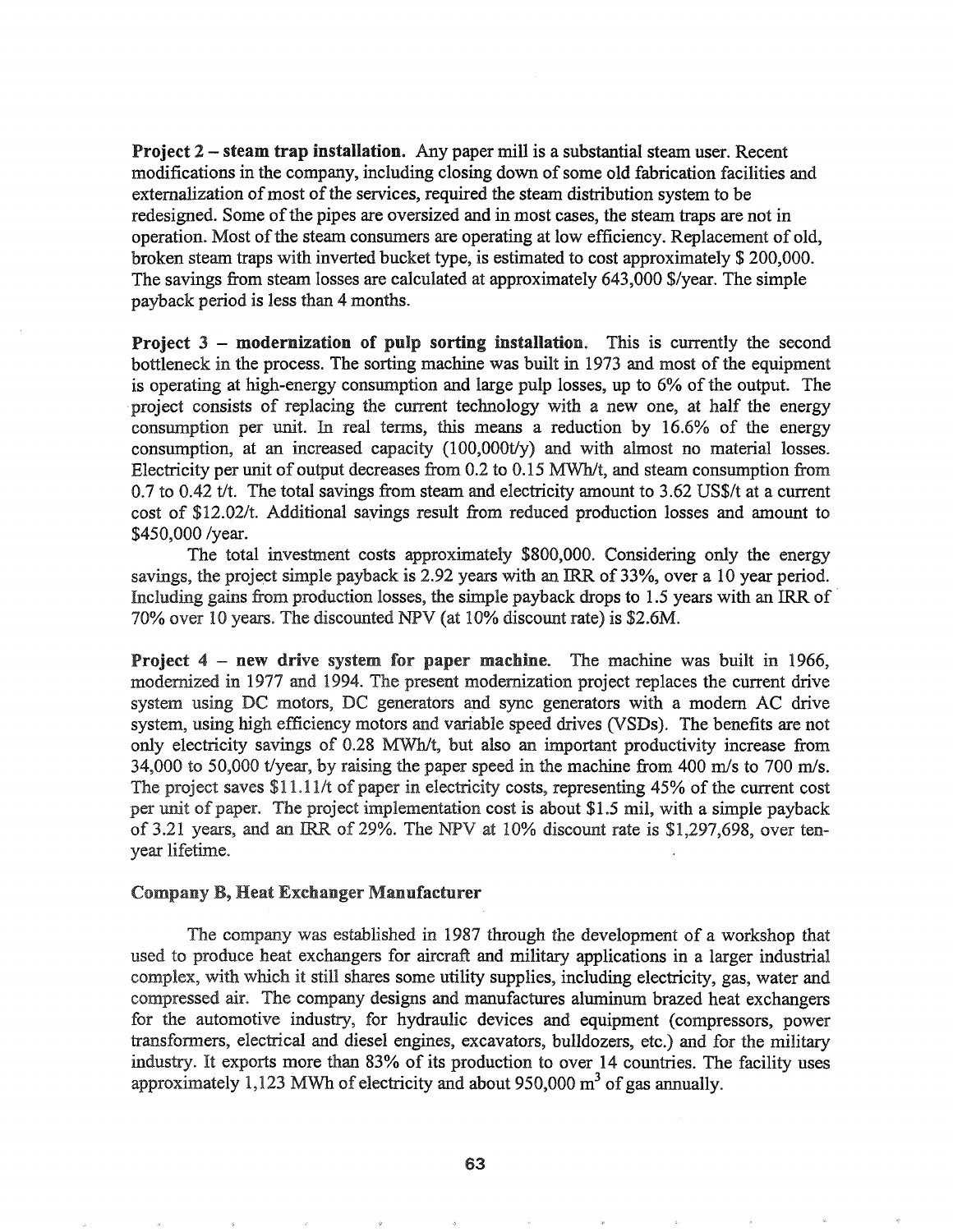**Project 1 - replacement of air compressors.** The company is currently using several compressors, of which two are of the EC10 type (manufactured in Romania 15 years ago). These have high maintenance cost (10 litres of oil per day and compressor) and face spare parts shortage and high losses in the air distribution network. The company experienced a production growth of 43% in 1999, as compared to 1998 and expected another 25 to 30% growth in 2000. The target growth rate for 2001 is 50%. It is therefore expected that compressed air consumption will increase. It is proposed to replace the two existing compressors which have an overall installed power of 110kW, with a new compressor (Kesser type) which has an overall installed power of 66kW at the same air flow of 12Ncm/min (720Ncm/h). The replacement would save 119 MWh/year, representing \$6,534/year. In addition to electricity savings, the investment saves maintenance cost in the amount of \$3,600/year. The investment cost of this project is \$24,000 and the IRR is 32% with a simple payback of 2.93 years.

#### Company C, Threaded Fasteners and Rivets Manufacturers

The company is a fairly large manufacturing facility (740 employees) that is privately owned by management and employees and located in the Central East of Romania. In 1999, the company's turnover was approximately \$9.5 M, of which \$3.14 M was exported. The average electricity consumption is 10,200 MWh/year and the gas consumption about 2.27 M  $m<sup>3</sup>$ /year, with an annual energy bill of \$1.2 M.

A detailed energy audit performed in the company identified eight energy saving projects, with a total implementation cost of \$868,000 and a return of \$348,000, which represents a 29% reduction of energy cost and gives a simple payback of 2.5 years. We describe below two of the most attractive projects that yield not only energy savings, but also productivity gains.

Project  $1$  - replacement of gas-fired pigeonhole furnaces with electric induction furnaces. The furnaces have manual controls, with no temperature indication and no exhaust gas indication. The poor efficiency is exacerbated by the fact that furnaces need one hour pre-heating period and remain heated during tooling changes, breakdowns, and meal breaks. furnaces are estimated to consume  $12 \text{ m}^3$  gas/hour (gas meters don't exist). The retrofit proiect is to install a single induction generator, serving a pair of continuous feed induction furnaces to serve three press lines. The significant operational savings are identified as follows:

- 40% reduction in energy costs. The average thermal efficiency for heating will increase from 2,870 KWh/t for gas to 210 kWh/t with electric heating, a 90% reduction of specific consumption. The equivalent energy cost are \$23.6/t for gas heating and \$14.7/t for electric heating.
- <sup>\*</sup> Additionally, there will be reduced wastage of product (currently at 10%) resulting in raw material savings; increased product quality and productivity; improved working environment for operators; and, reduced wear on dies by reduction in surface scale formation.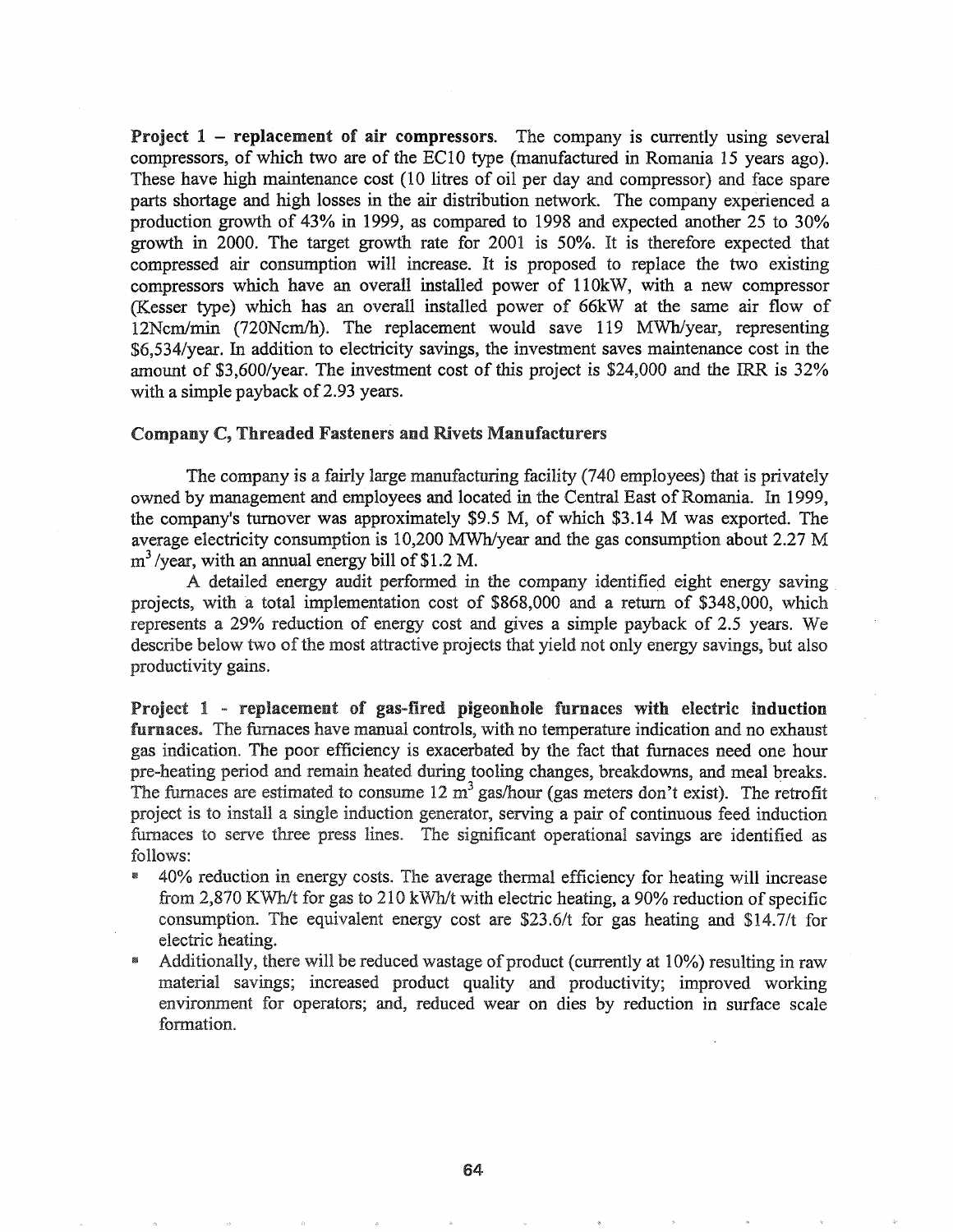The project cost is  $$111,000$  and the annual operational savings are  $$28,000$ , which gives a simple payback of 3.6 years and an IRR of 24.7%. If the additional \$8,000 benefit from increased saleable production is counted, the payback is reduced to 2.8 years.

Project 2 - boiler house upgrade. Heat for space heating and production needs is produced in three boilers, of Romanian origin, manufactured in 1971. Two are currently in operation and the third one is out of service. These are all dual fired (gas and oil) boilers for steam generation. Process steam demand has dropped considerably due to change of technology and the boiler house capacity is oversized. Steam is also used for space heating and domestic water services, with a poor efficiency. Boilers are manually controlled and the combustion efficiency was measured at 61%. There is only a common gas meter for Forging Workshop and Boiler House and hence the gas consumption is not measured. The majority of steam traps are passing steam and no condensate is recovered to the boiler house.

The boiler upgrade consists of installation of new dual fuel burners with automatic control; installation of a new, small boiler for summer time; installation of automatic blowdown with heat recovery; installation of automatic blowdown with heat recovery; replacement of steam traps; and insulation of steam mains. Total project cost is estimated at  $$205,000$  and the savings are  $$71,000/\text{year}$ . This gives a simple payback of 3.46 years and an IRR of29% over the seven-year lifetime.

### Company D, Dairy

This is a private, medium-sized dairy, located in the center of Romania. The company processes approximately 16 million liters of milk annually, for the production of cheese, butter and ice cream. It consumes approximately 1.64 million  $m^3$  /year of gas and 2,270 MWh/year of electricity, with a total energy cost of \$287,000. The total annual energy saving potential was estimated at \$98,880 with an implementation cost of \$99,310, giving a simple payback of one year. Many of these measures are quick payback maintenance or "housekeeping" measures, plus installation of an economizer for two steam boilers, energy management, and others. One of the projects is presented below.

Project 1- installation of a new, variable capacity compressor at the Ice cream factory.

The ice cream factory has three cold stores and five freezers operating at - 23 to - 25  $^{0}$  C, using 50% of the total electricity consumption. In addition to this, there is a blast freezer and two ice cream machines. Each store is cooled using ammonia evaporators. There are a total of eight 3 cylinder, 2 stage reciprocating compressors, of Romanian manufacture serving all the refrigeration circuits connected in paralleL None of the compressors has capacity control, which makes the efficient operation at variable loads impossible. In normal practice, three or four compressors are on line during daytime periods, and two or three compressors at night. A multi-stage compressor, or a variable capacity screw compressor having a 5: 1 capacity tum down could replace the existing compressors. Improved refrigeration capacity control could be obtained by installing a single reciprocating or screw compressor. Annual energy savings of 220,000 kWh representing \$13,200 are estimated against the implementation cost of \$50,000, giving a simple payback of 3.78 years. Quality and safety of the refrigeration process will also be highly improved.